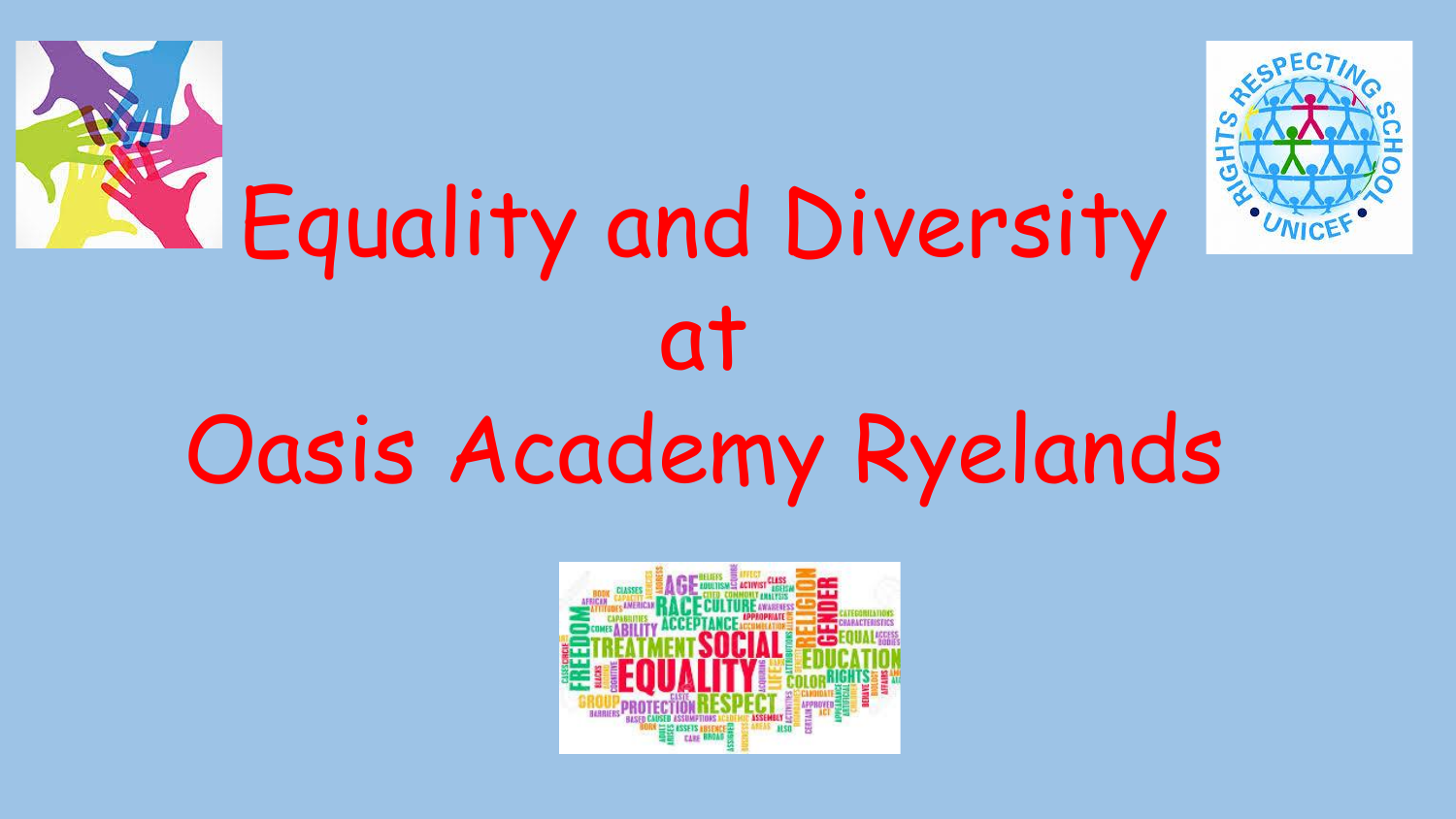### What messages are children hearing about the world today?

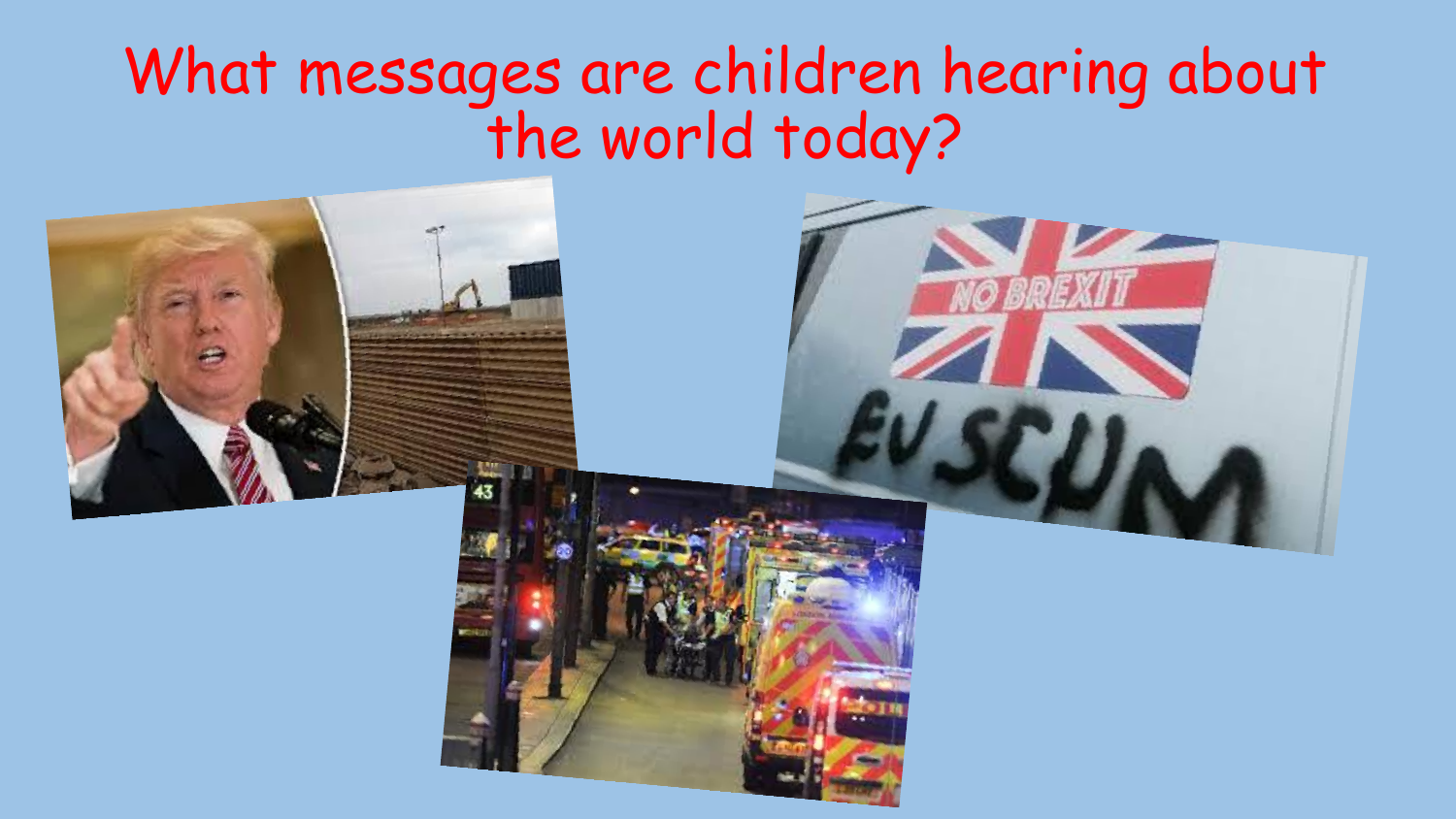We have the **responsibility** to deliver a curriculum that enables our children to **understand** the **benefits** that exist in a society where **diversity** and **difference** are **celebrated**.

In addition to this, we **need** our children to **want** to be part of that society- we have to **sell** that to them. That **desire** may not come **naturally** by itself.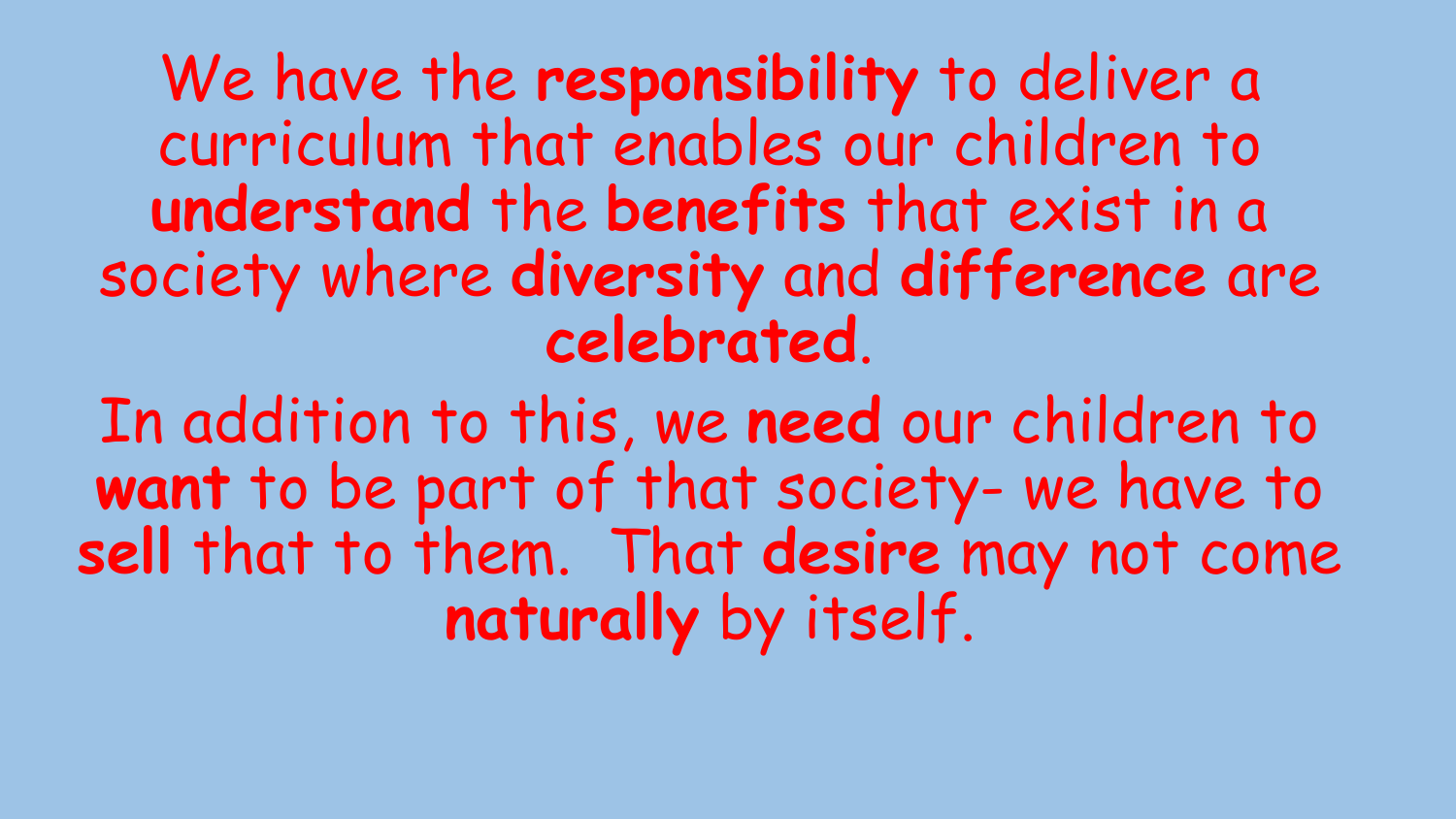# What is Equality and Diversity about?

- Teaching children to respect and accept difference and diversity.
- Using the Equality Act 2010 (British law) as a solid foundation.
- Taking a pro-active approach to bullying.
- Reducing potential for radicalisation (Prevent).
- Preparing children for life in modern Britain.
- Teaching British values.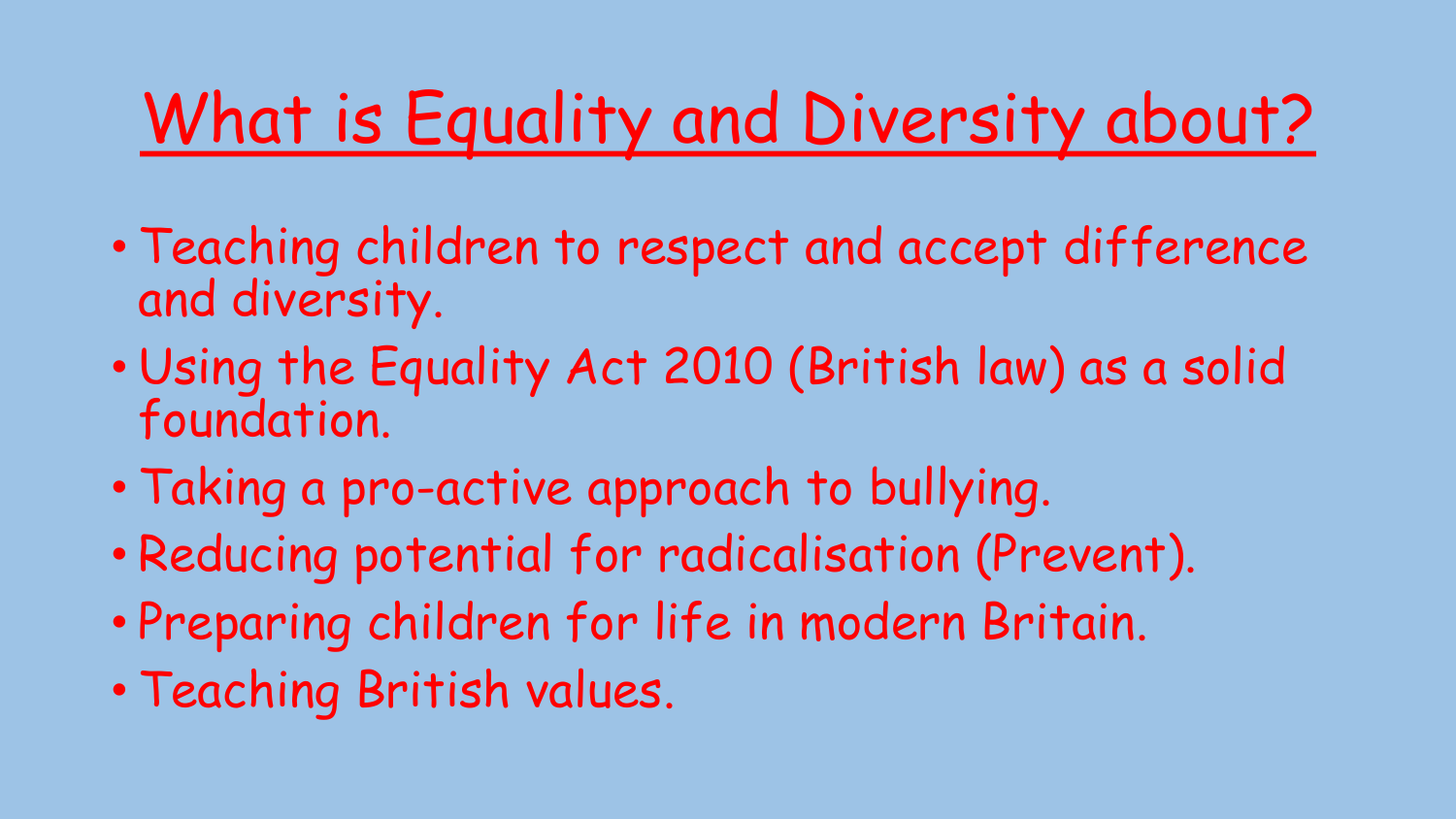# What is the Equality Act?

What does the word 'equality' mean? The principle of equality is that everyone should be treated fairly, without suffering prejudice or discrimination.

The Equality Act was made British law in 2010. It protects you from various forms of discrimination. There are 9 characteristics within the Equality Act.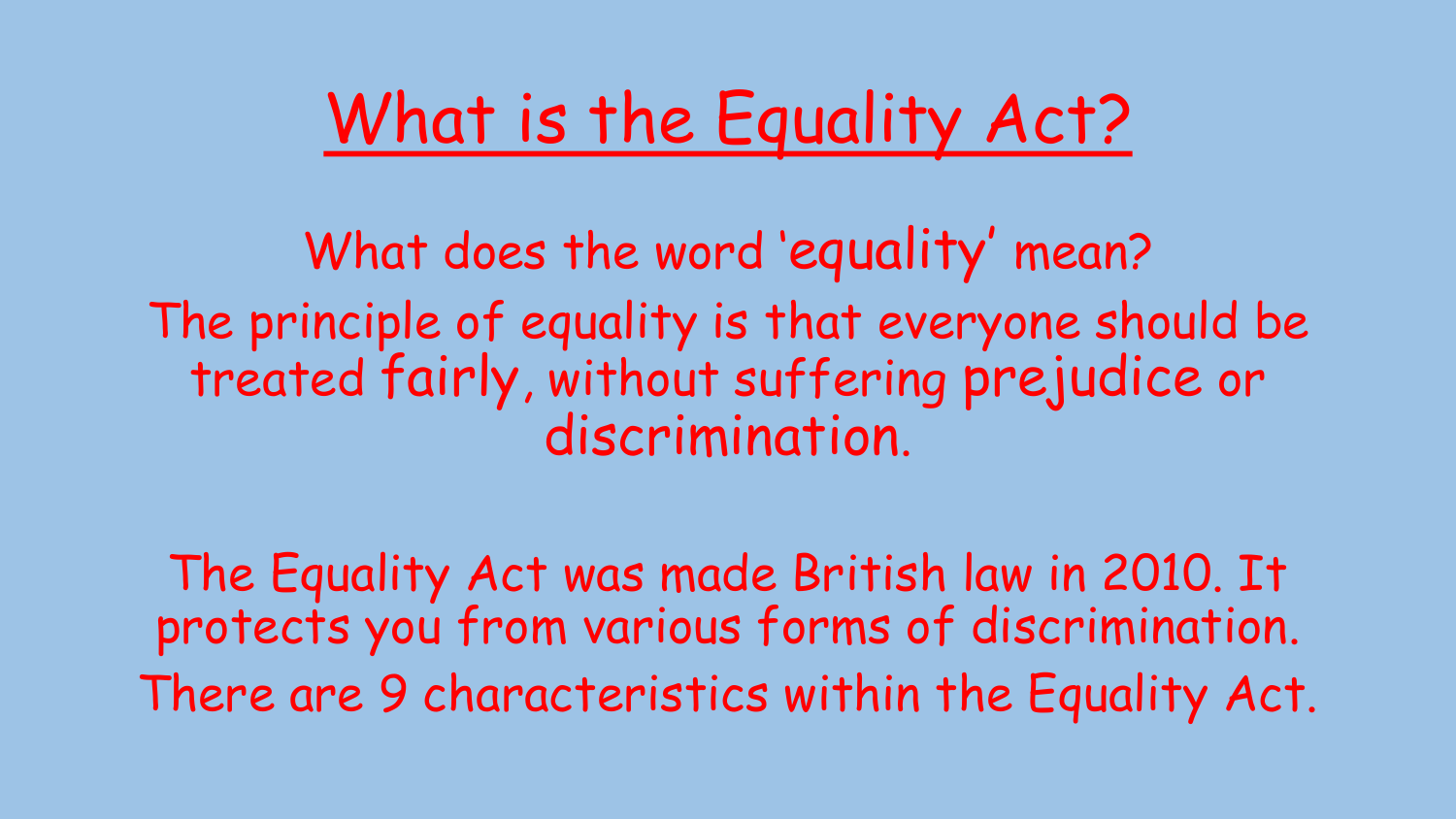## Protected Characteristics under the Equality Act 2010

- Age
- Sexual orientation (LGBT)
- Gender identity
- Marriage and Civil Partnership
- Pregnancy and Maternity
- Race
- Religion
- Gender
- Disability

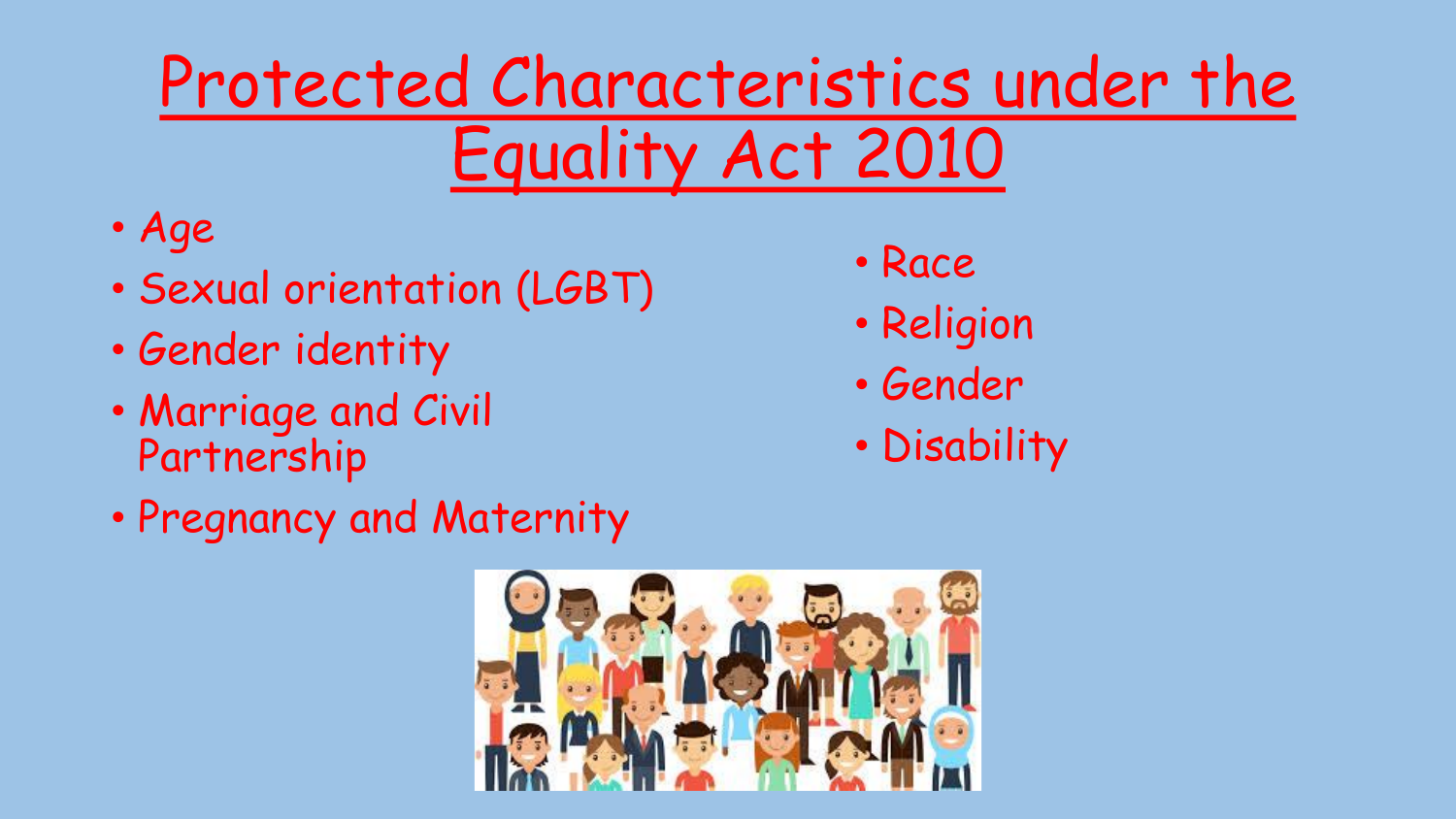

Here at Oasis Academy Ryelands, we want to promote this message across our school.

We accept, respect and are tolerant of people of different faiths, religions, beliefs, ages, gender and disability- to name just a few.

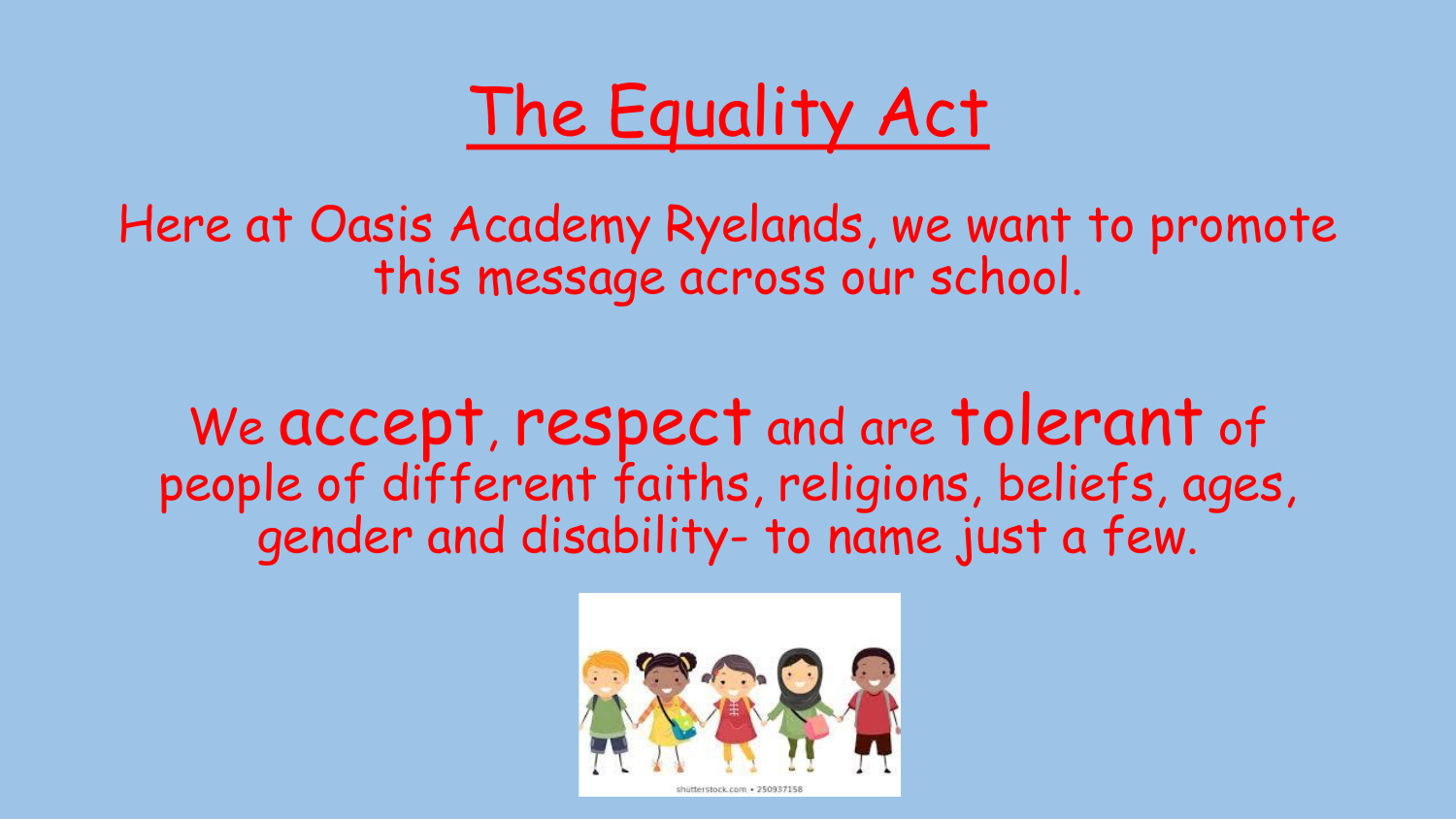





- Story books.
- Picture books deal with the characteristics within the Equality Act.
- Each characteristic is taught in context with British law.
- Clear progression through key stages.
- Creates and develops a whole school ethos.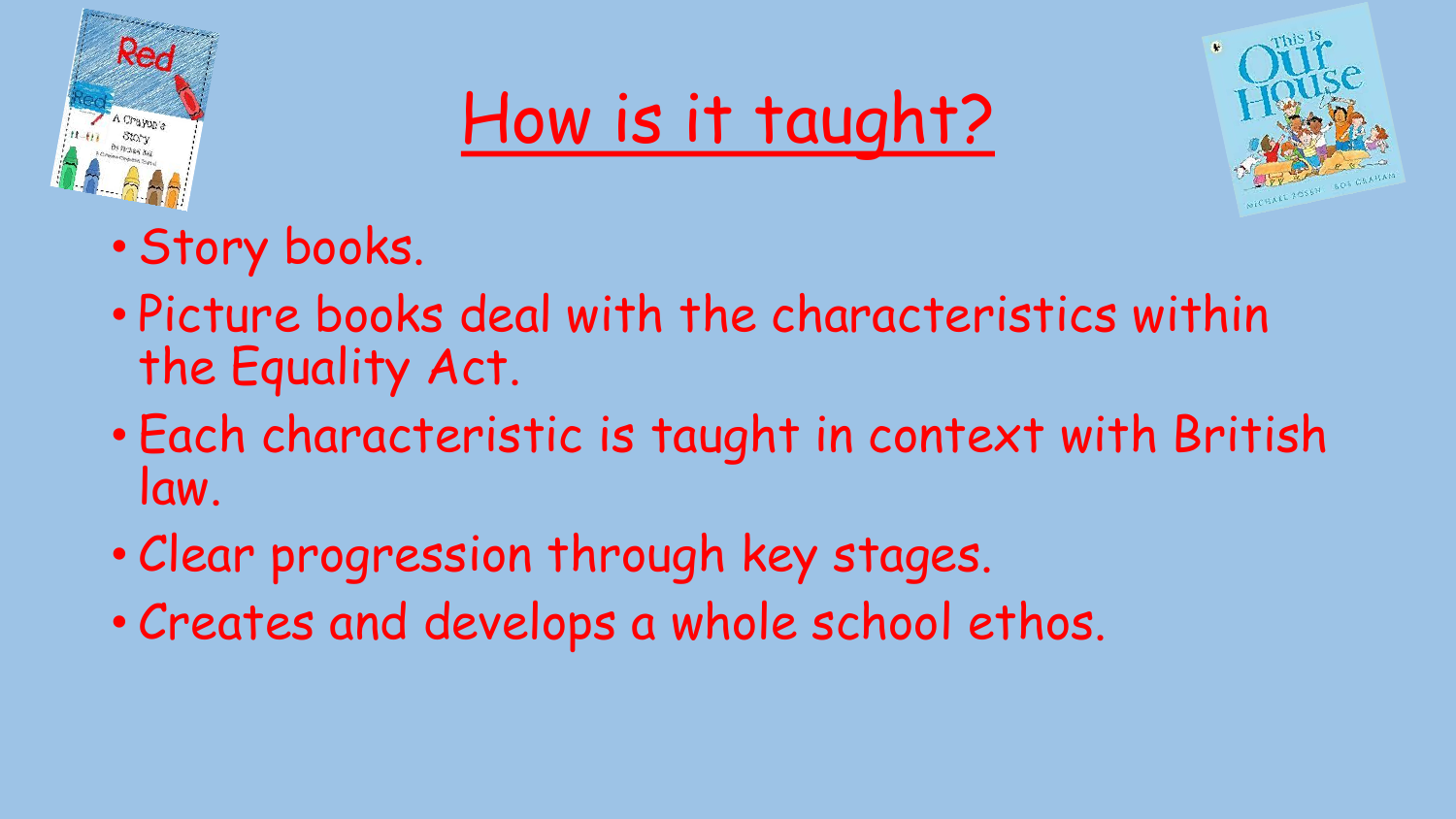





- **You Choose** by Nick Sharrat and Pippa Goodheart
- **Julian is a Mermaid** by Jessica Love
- **Red Rockets and Rainbow Jelly** by Sue Heap and Nick Sharrat
- **Blue Chameleon** by Emily Gravett
- **The Family Book** by Todd Parr
- **Mommy Mama and Me** by Leslea Newman and Carol Thompson
- **Elmer** David McKee

EYFS: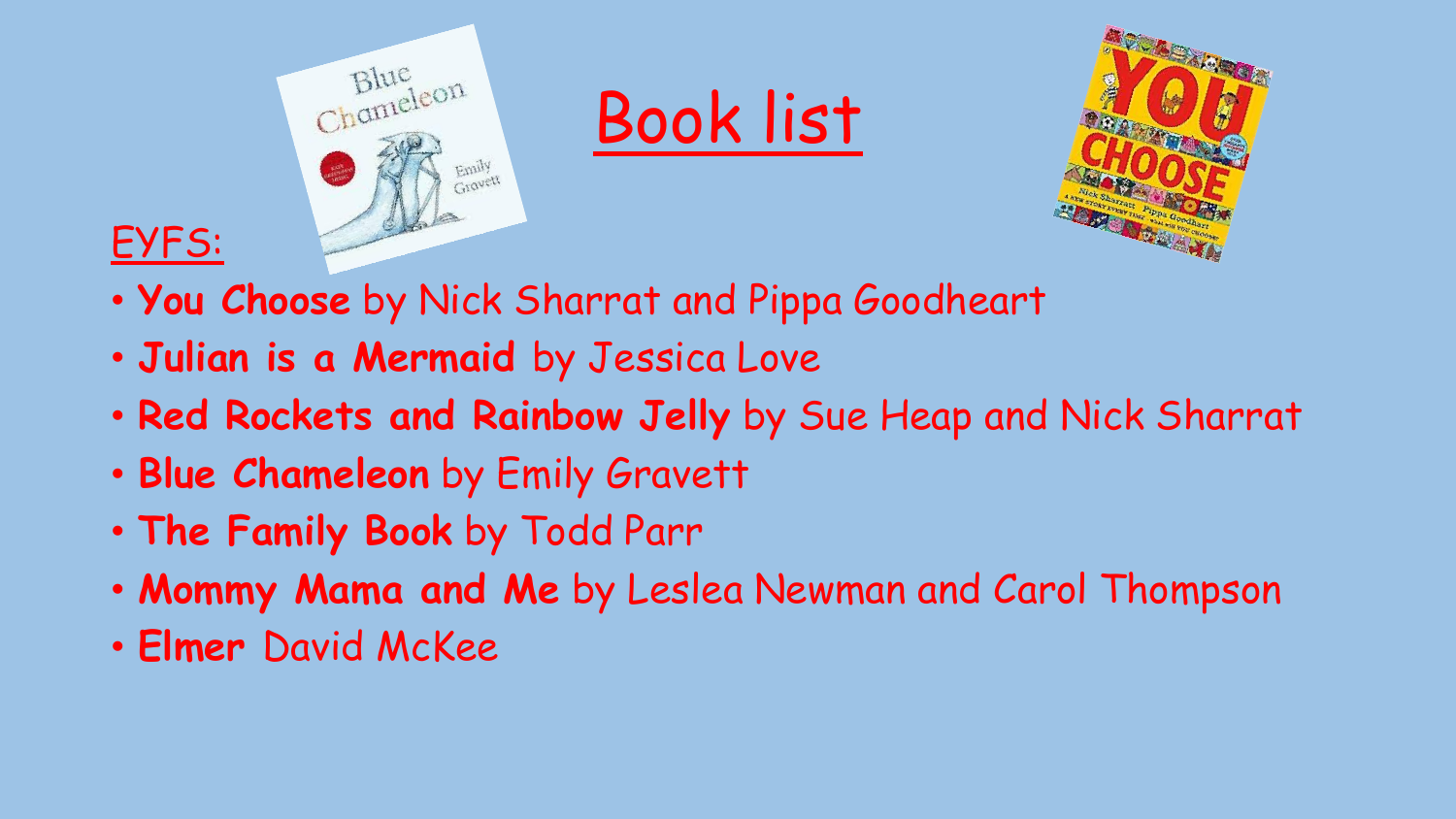

- **Ten Little Pirates** by Mike Brownlo and Simon Rickerty
- **My Grandpa is Amazing** by Nick Butterworth
- **Don't Call Me Special** by Pat Thomas
- **Max the Champion** by Sean Stockdale, Alexandra Strick and Ros Asquith
- **My World, Your World** by Melanie Walsh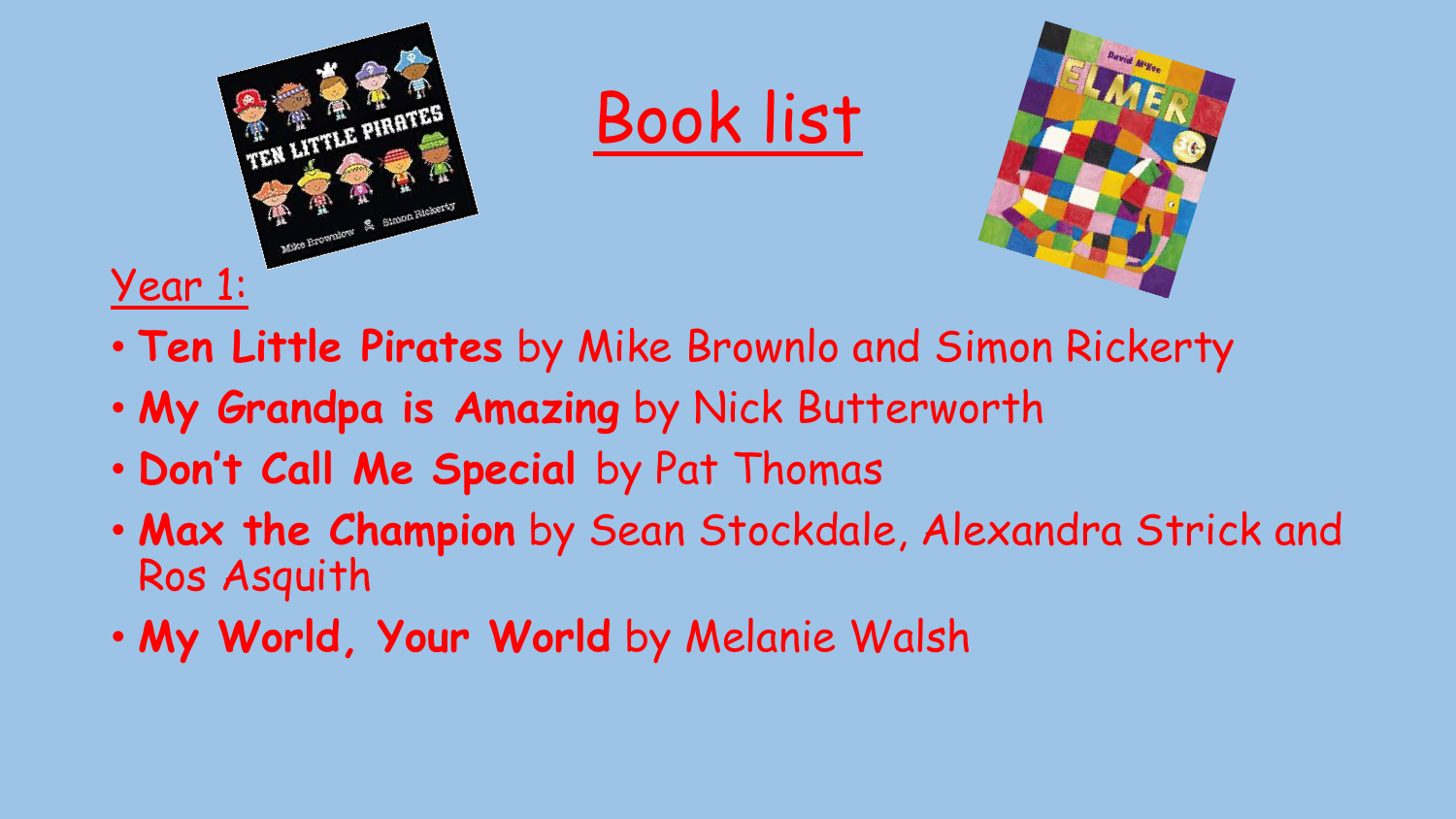



• **The Great Big book of Families** by Mary Hoffman and Ros Asquith

- **The First Slodge** by Jeanne Willis
- **My Teacher** by James Ransome
- **The Odd Egg** by Emily Gravett
- **Just Because** by Rebecca Elliot
- **Blown Away** by Rob Biddulph

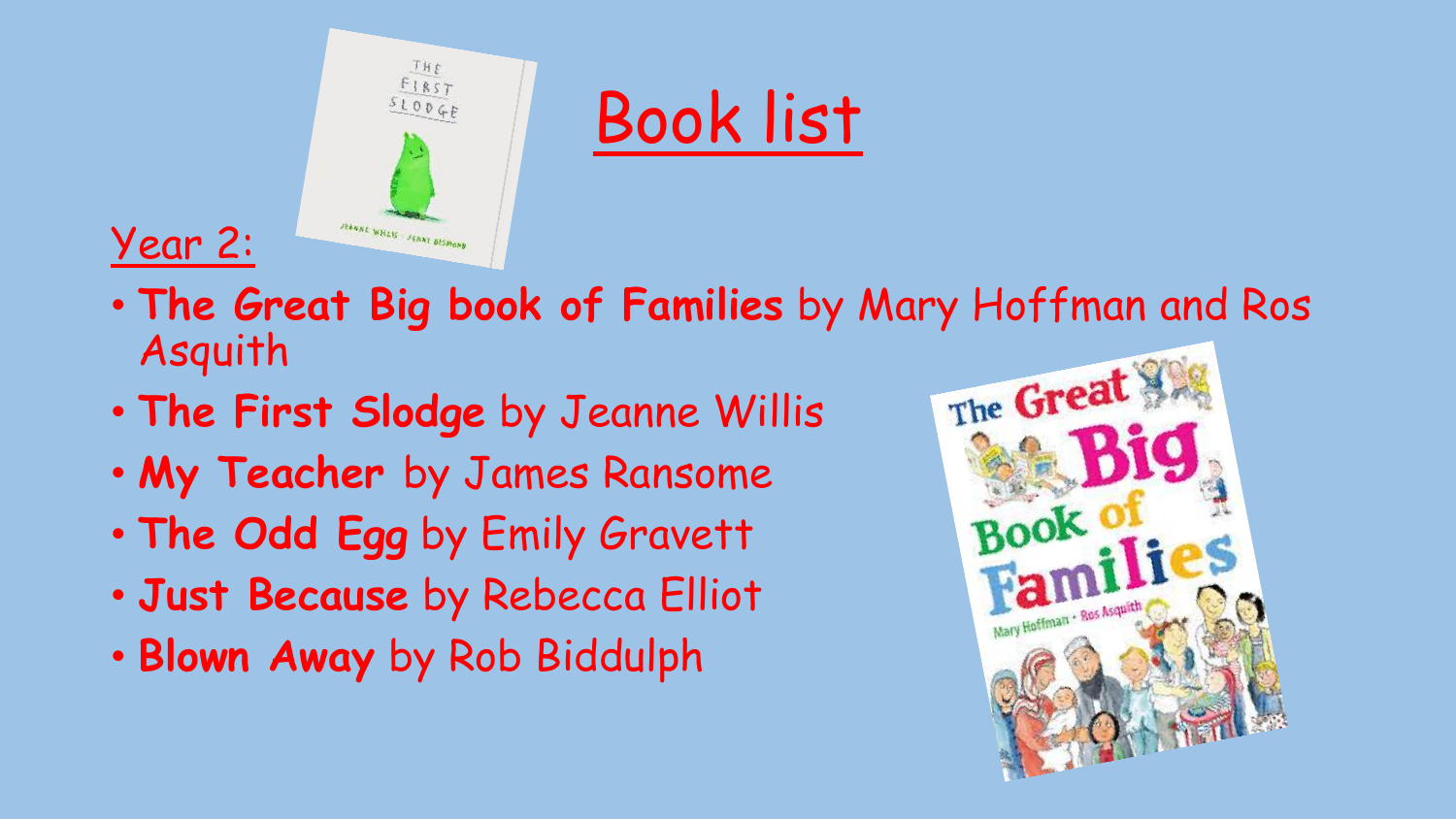



### Year 3:

- **Oliver** by Borgitta Sif
- **This is Our House** by Michael Rosen
- **Two Monsters** by David McKee
- **Amazing Grace** by Mary Hoffman
- **The Hueys in the New Jumper** by Oliver Jeffers
- **Beegu** by Alexis Deacon

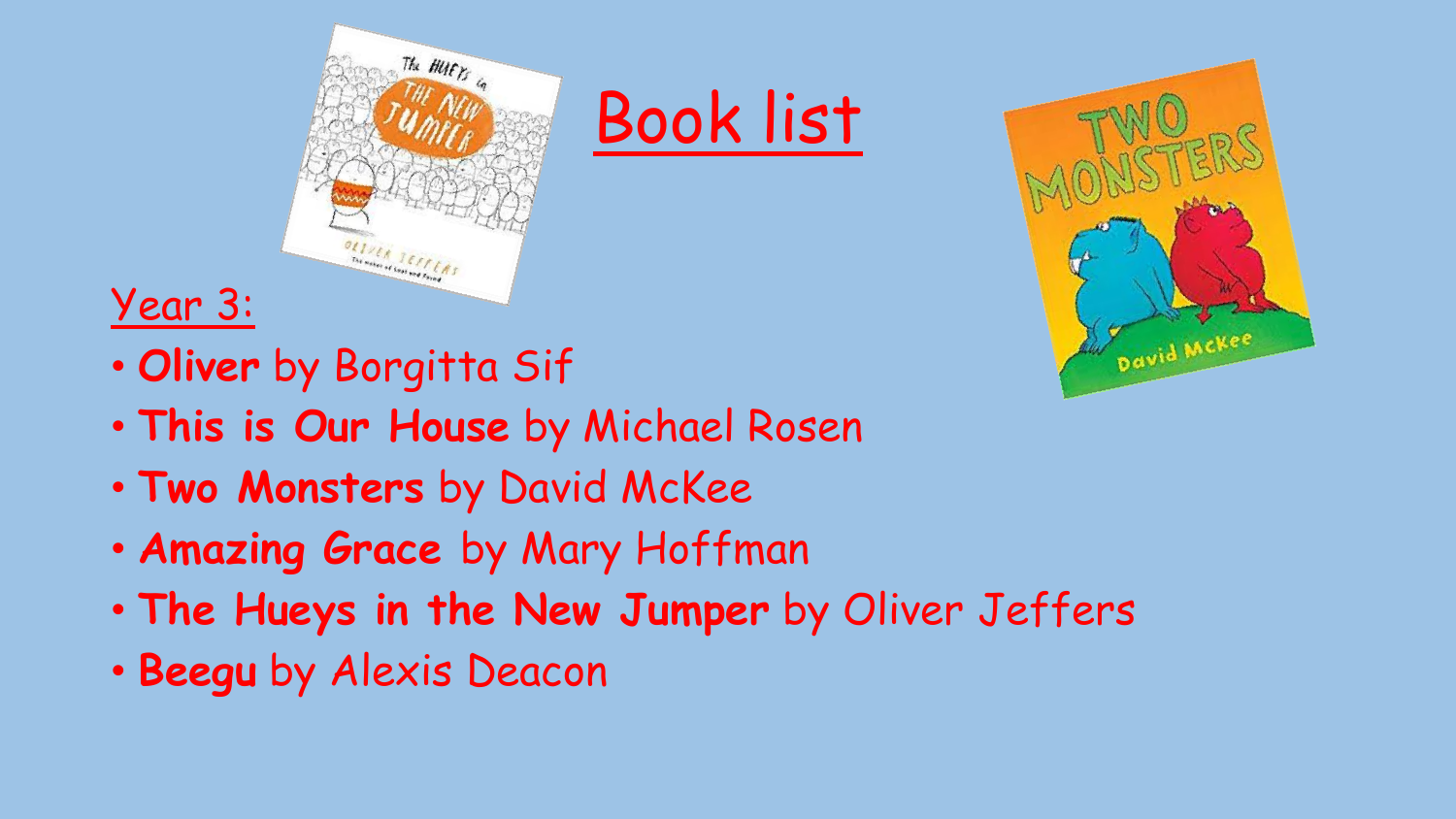



#### Year 4:

- **Dogs Don't Do Dallet** by Anna Kemp and Sarah Ogilvie
- **King and King** by Linda de Hann and Stern Nijland
- **The Way back Home** by Oliver Jeffers
- **The Flower** by John Light
- **Red: A Crayon's Story** by Michael Hall

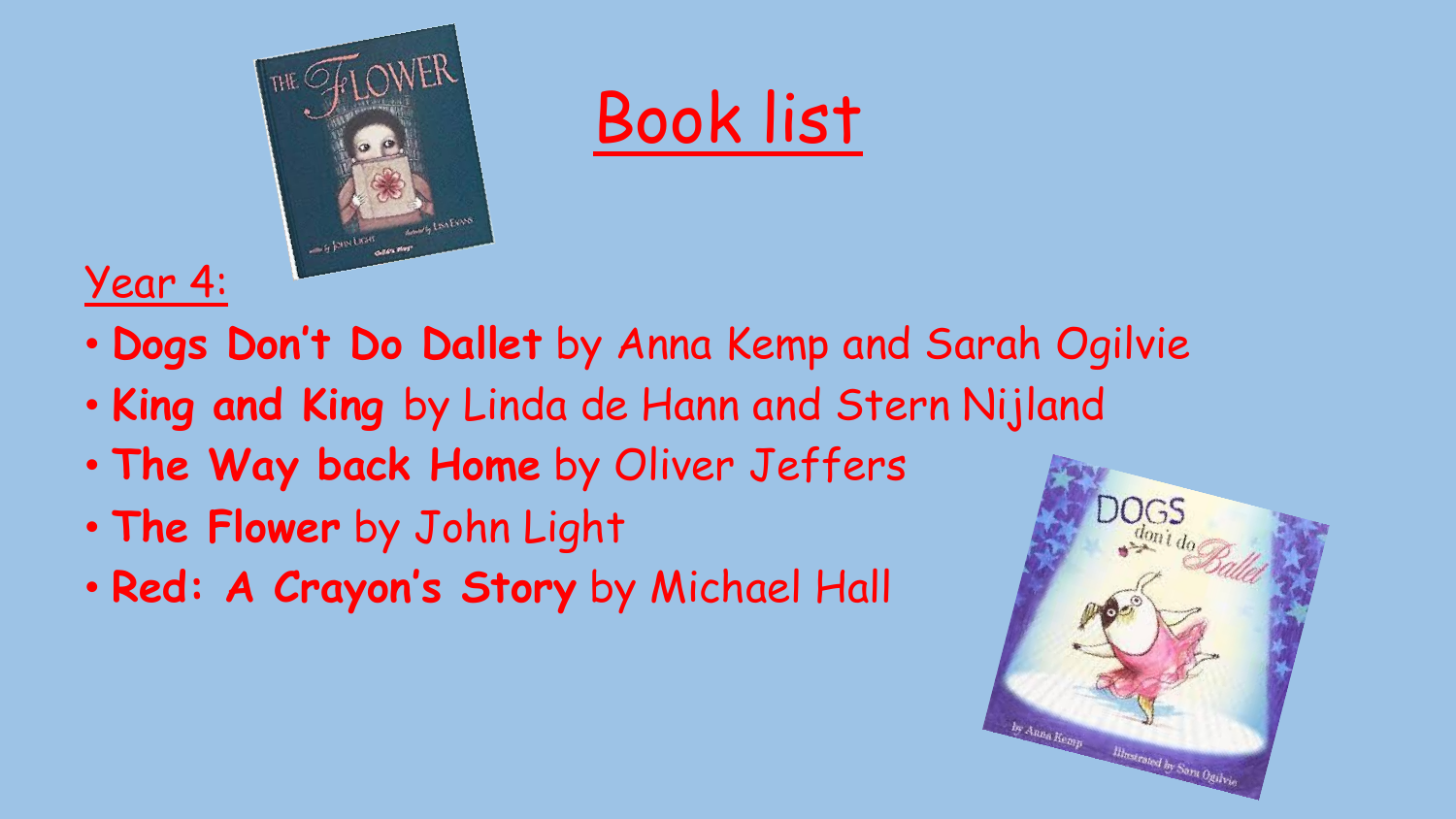

- **Where the Poppies Now Grow** by Hilary Robinson and Martin Impey
- **Wonder** by R.J. Palacio
- **Rose Blanche** by Ian McEwan and Roberto Innocenti
- **How to heal a broken wing** by Bob Graham
- **The Artist who painted a blue horse** by Eric Carle
- **And Tango makes Three** by Justin Richardson and Peter Parnell